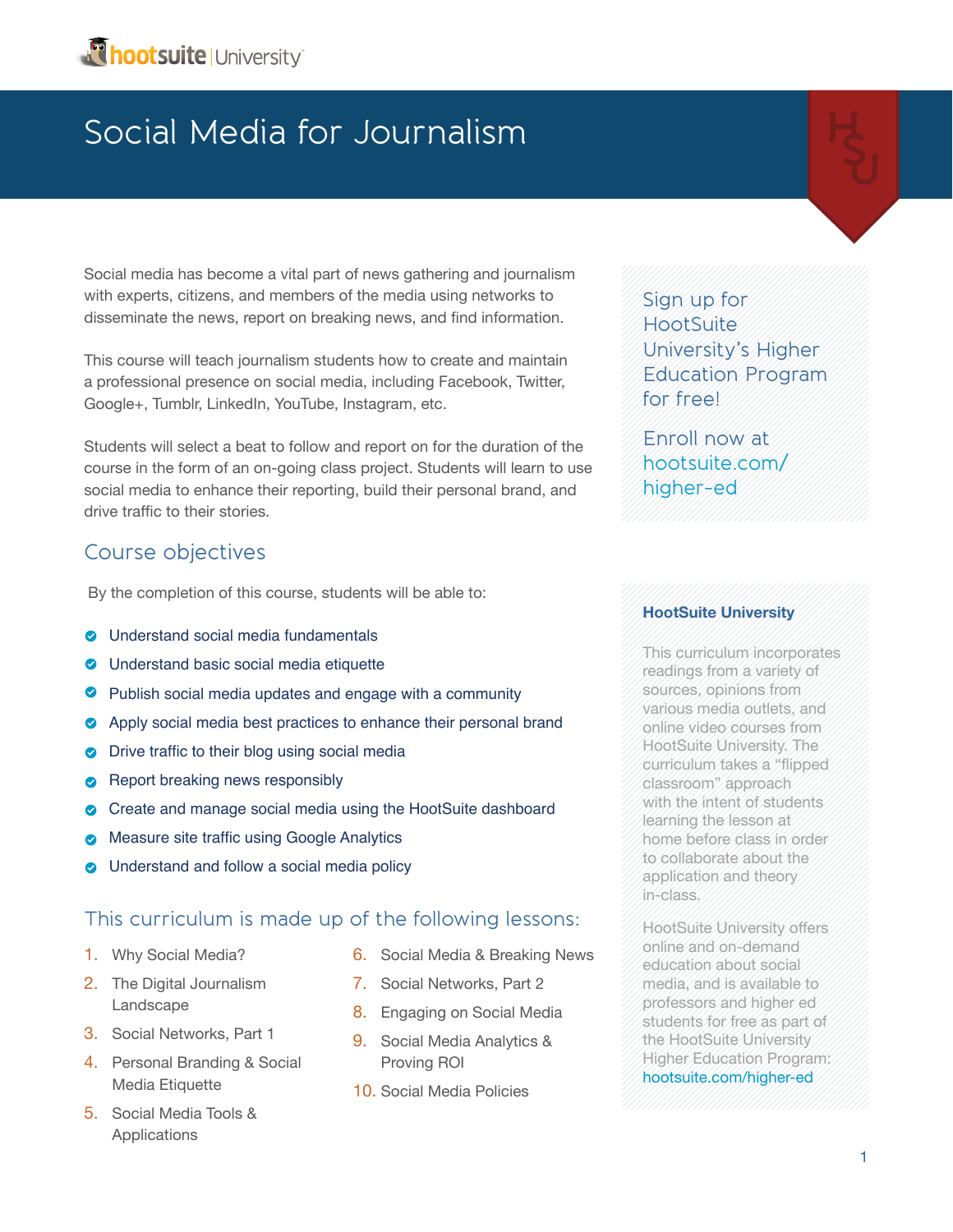

# **Lesson: Why Social Media?**

Social media has not only changed the way we communicate, it has changed the way we report and consume news. The Pew Research Center report on "The State of News Media 2013" states that "15% of US adults get their news primarily from social media, and the vast majority of them (77%) follow links to consume the full news stories." This lesson introduces the relevance of social media in journalism and gives a high level overview of the top social networks.

#### Lesson Objectives:

- Understand how social media has created a shift in journalism
- Understand the current state of digital journalism
- Understand high level applications of the top 10 social networks: Facebook, Twitter, LinkedIn, Google+, Youtube, Foursquare, Tumblr, Instagram, Pinterest, and Flickr

### **o** Watch

• SCMD 121: [Introduction to Social Networks for Organizations](http://learn.hootsuite.com/student.php?ctg=content&view_unit=93)

### **Q** Read

- [The State of the News Media 2013: Digital by the Numbers](http://stateofthemedia.org/2013/digital-as-mobile-grows-rapidly-the-pressures-on-news-intensify/digital-by-the-numbers/)
- [The Transition to Digital Journalism](http://multimedia.journalism.berkeley.edu/tutorials/digital-transform/social-networks/)
- [How Social Media is Supporting a Fundamental Shift in Journalism](http://www.huffingtonpost.com/jayson-demers/how-social-media-is-suppo_b_3239076.html)

# **M** Do

- Activate your HootSuite account and create your HootSuite University profile
- Complete your [SCMD 121 workbook](http://learn.hootsuite.com/download.php?id=6659)
- Complete the [SCMD 121 exam](http://learn.hootsuite.com/student.php?view_unit=92)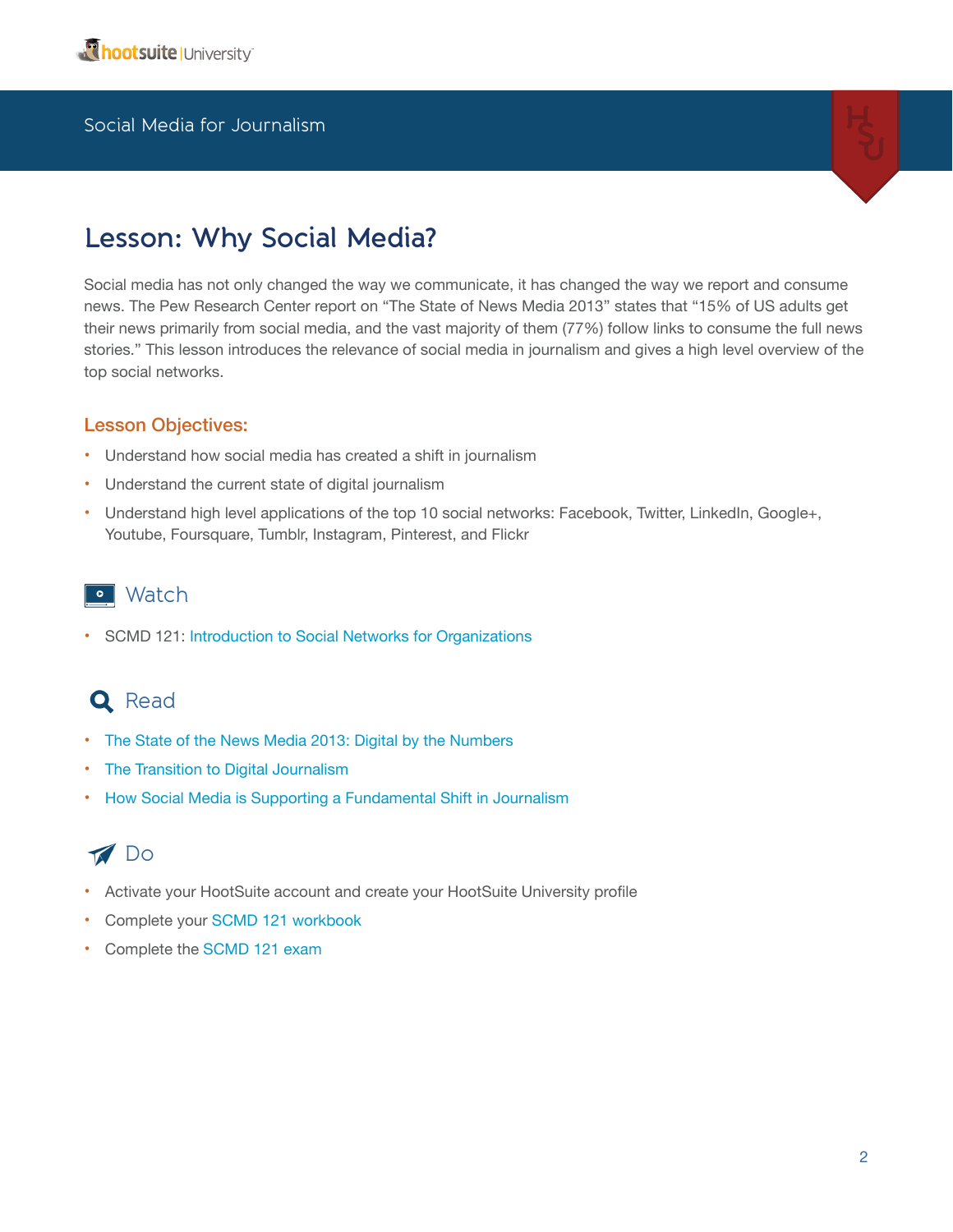

# **Lesson: The Digital Journalism Landscape**

News organizations are shifting from a traditional media model into an ever-changing digital model ripe with innovation and experimentation. Journalism is coming into the modern, online era of paywalls, ads, and subscriptions. This lesson explores the changing digital journalism landscape using three business cases: Tumblr's original-journalism project *Storyboard*, Buzzfeed's expansion into political and business news, and Andrew Sullivan's subscription model for *The Dish.*

#### Lesson Objectives:

- Understand current revenue challenges news organizations face
- Understand multiple approaches to creating paywalls
- Understand journalism subscription models

# **Q** Read

- [The Morgue Is Alive! Inside the New York Times Photo Archives, Where History Lives On](http://storyboard.tumblr.com/post/22550788076/the-morgue-is-alive-inside-the-new-york-times)
- [The Trouble with Tumblr's Journalism Experiment](http://pandodaily.com/2013/04/10/the-trouble-with-tumblrs-journalism-experiment/)
- [David Karp Elaborates on Storyboard Shutdown](http://mashable.com/2013/04/17/david-karp-tumblr-storyboard-shutdown/)
- [Does Buzzfeed Know the Secret?](http://nymag.com/news/features/buzzfeed-2013-4/)
- **[Buzzfeed Adds Politico Writer](http://mediadecoder.blogs.nytimes.com/2011/12/12/buzzfeed-adds-politico-writer/)**
- [How Buzzfeed Gives Business News Millennial Appeal](http://techonomy.com/2013/06/how-buzzfeed-gives-business-news-millennial-appeal/)
- [Eulogy for the Blog](http://www.newrepublic.com/article/113053/new-york-times-buzzfeed-andrew-sullivan-herald-death-blog#)
- [New Year, New Dish, New Media](http://dish.andrewsullivan.com/2013/01/27/a-declaration-of-independence/)
- [The Dish Model: The Data](http://dish.andrewsullivan.com/2013/01/03/the-dish-model-the-data/)
- [What Andrew Sullivan's New Venture Could Teach Us About the Web](http://www.theatlantic.com/technology/archive/2013/01/what-andrew-sullivans-new-venture-could-teach-us-about-the-web/266783/)
- [Trying to Make Paywalls Work](http://venturebeat.com/2013/03/25/andrew-sullivan-dish-2-dollars-a-month/)
- [BuzzFeed, Andrew Sullivan, and the Future of Making Money in Journalism](http://www.theatlantic.com/business/archive/2013/01/buzzfeed-andrew-sullivan-and-the-future-of-making-money-in-journalism/266846/)
- **Esquire Experiments with Online Paywall**
- [Paywall Lessons from Canada's Globe and Mail](http://www.journalism.co.uk/news/-editors13-paywall-lessons-from-canada-s-globe-and-mail/s2/a553140/)



• Compare and contrast how two of the business cases (Storyboard, Buzzfeed, or The Dish) sought out to innovate digital journalism. What were their challenges, successes, and failures, and how did they compare to each other? What was different?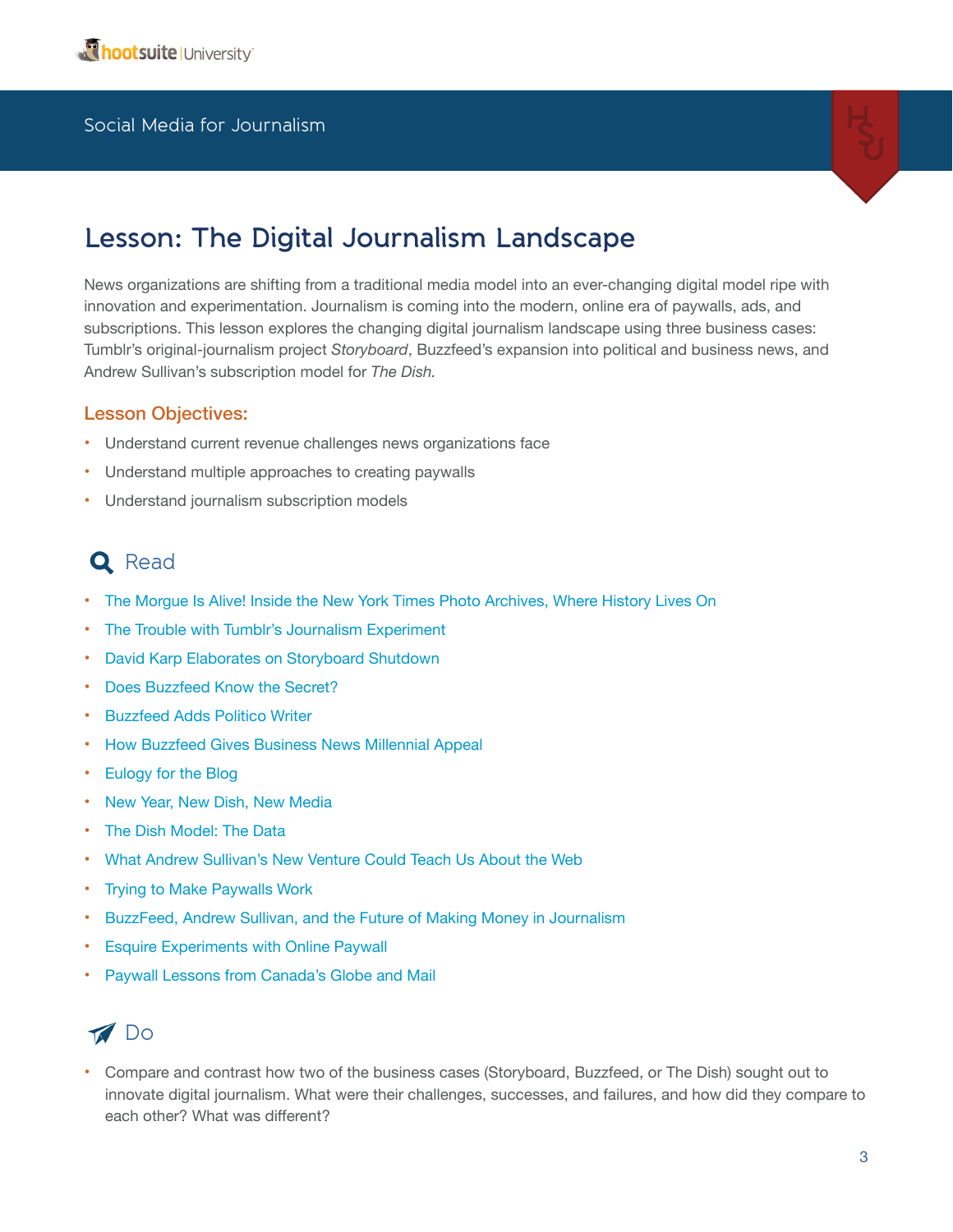#### Project Assignment:

Introduce the class project and have students research and select the beat that they will report on using social media.

#### **Class Project:**

Each student will select a beat to follow and report on for the duration of the course. Students will create a blog for their beat using the Tumblr platform and will use other social networks, tools, and applications introduced in this class to add depth to their reporting and drive traffic to their blog.

Students will be responsible for writing at least one blog post per week, and will set up a social media presence to follow their beat and engage with the community and other reporters on a daily basis. Students will use HootSuite & Google Analytics to manage their social media accounts, increase readership, and measure their social media success.

Students will provide a report on their successes and challenges, what strategies worked and didn't work, what social networks and applications they found the most effective, and their overall experience.

Grading will be determined by the quality of content on the blog, social media activity, and effort. Students will also follow, read, and comment on their classmates posts.

# **Lesson: Social Networks, Part 1**

Students will learn the fundamentals of creating and managing social presences on Facebook, Twitter, Tumblr, and Google+ and how journalists are using these networks. The material provided in this lesson is intended to give students the tactical knowledge of how to use these social networks, it is recommended that class time be used to cover the ideas, theory, or application of these networks.

#### Lesson Objectives:

- Create and maintain a professional journalist presence on Facebook, Twitter, and Google+
- Create and publish content to a Tumblr blog
- Engage with other journalists on social media
- Use social media to follow their beat and community

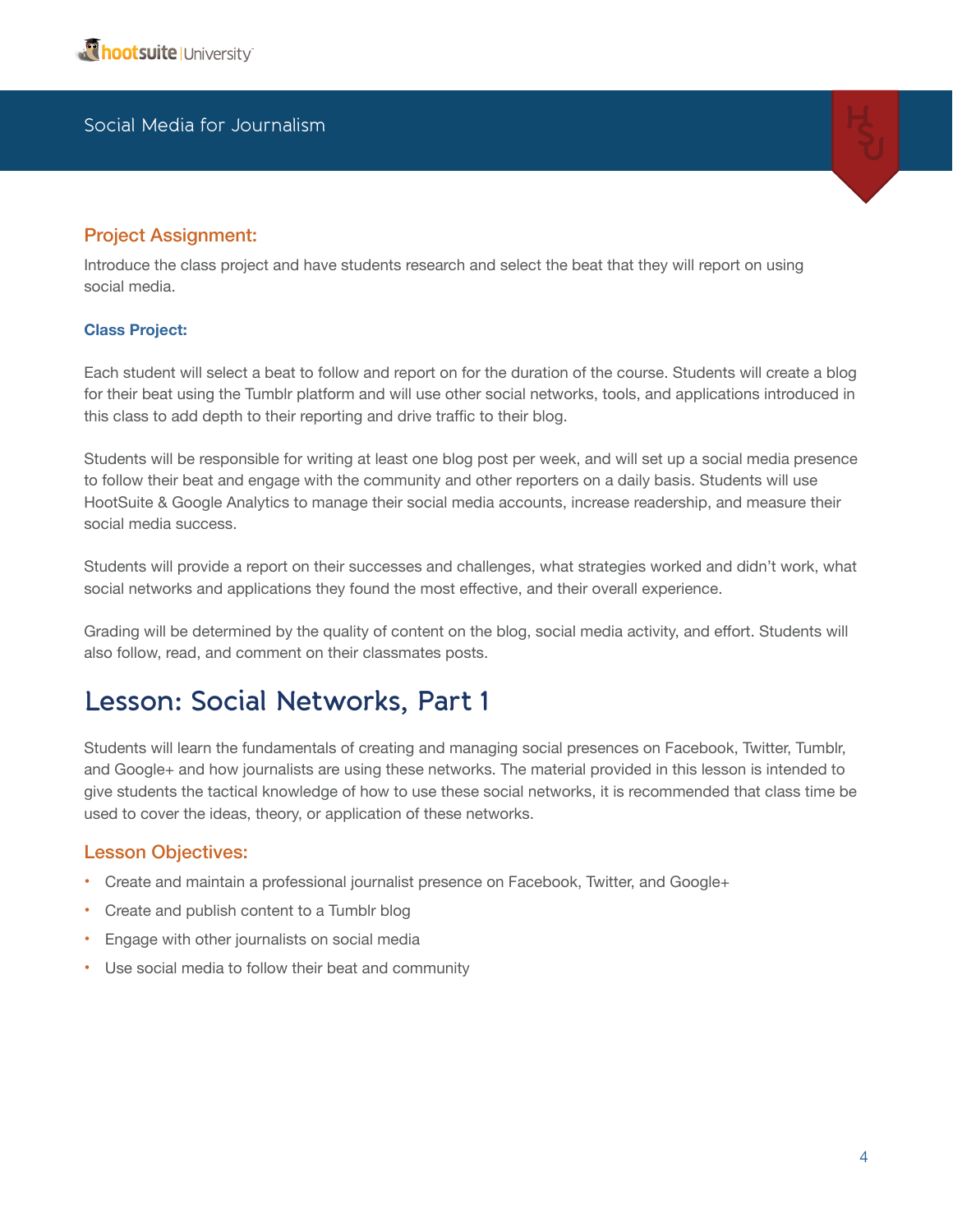### Facebook

Professor may choose to combine this with other sections of the lesson or have Facebook as a standalone lecture.

#### Learning Objectives:

- Setting Up Your Facebook Page
- Understanding Facebook Page Features
- Monitoring Facebook Insights
- Understanding How Journalists & Media Use Facebook

### · Watch

- SCMD 110: [Creating a Facebook Brand Page](http://learn.hootsuite.com/student.php?ctg=content&view_unit=86)
- Lecture Series[: 5 Best Practices for New Facebook Pages](http://learn.hootsuite.com/student.php?ctg=content&view_unit=69)
- NPR: [How Reporters Can Use Facebook Subscribe](http://vimeo.com/43265505)

# **Q** Read

- [Community News and Facebook](http://www.rjionline.org/blog/community-news-and-facebook)
- [Best Practices for Journalists on Facebook](https://www.facebook.com/notes/facebook-journalists/best-practices-for-journalists-on-facebook/593586440653374)
- [How Journalists Can Use Facebook Graph Search for Reporting](https://www.facebook.com/notes/facebook-journalists/how-journalists-can-use-facebook-graph-search-for-reporting/543504605661558)
- [12 Best Practices for Media Companies Using Facebook Pages](https://www.facebook.com/notes/facebook-media/12-best-practices-for-media-companies-using-facebook-pages/518053828230111)
- Review the [Media on Facebook portal](https://developers.facebook.com/media/)

# Do

- Create a Facebook presence as a journalist. Based on what you've learned and what you feel comfortable with, you can choose to either create a Facebook Page to use as a journalist, or enable subscriptions to your personal Facebook profile to have others "Follow" you.
- "Like" [Facebook + Journalists](https://www.facebook.com/journalists)
- Follow at least 5 journalists and Like at least 5 publications relevant to your beat
- Complete the Facebook portion of your [SCMD 110 workbook](http://learn.hootsuite.com/download.php?id=6461)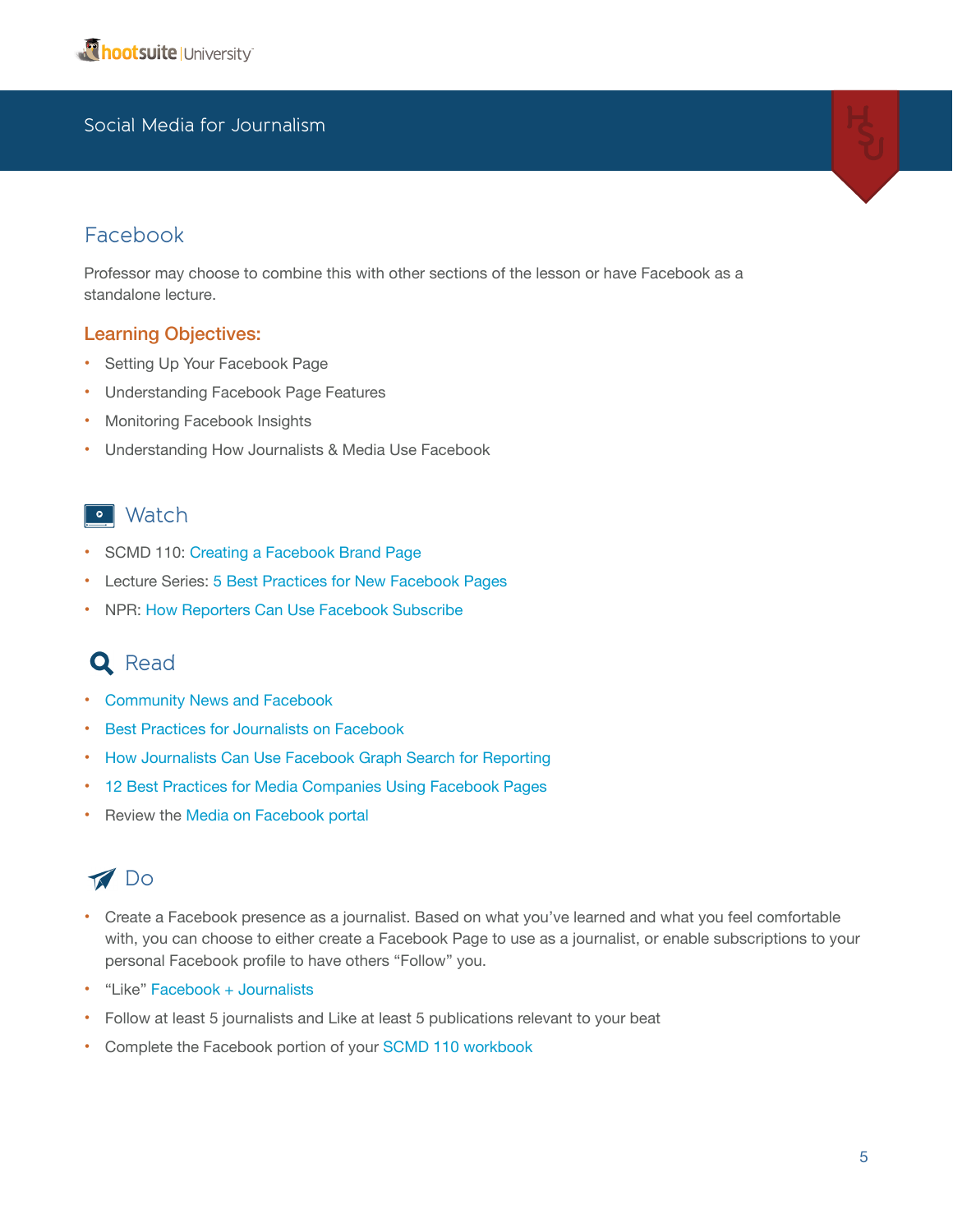### **Twitter**

Professor may choose to combine this with other sections of the lesson or have Twitter as a standalone lecture.

#### Learning Objectives:

- What is Twitter?
- Setting Up Your Twitter Account
- Understanding Twitter's Web Features
- Following & Connecting with Your Community on Twitter
- Understanding Hashtags & Privacy Settings
- Understanding Journalism Best Practices for Twitter
- Engaging With Your Community on Twitter

### • Watch

• SCMD 110: [Creating a Twitter Profile](http://learn.hootsuite.com/student.php?ctg=content&view_unit=86)

### **Q** Read

- ["Mom, this is how Twitter works"](http://www.momthisishowtwitterworks.com/) by Jessica Hische
- [Twitter Best Practices for Journalists & Newsrooms](https://dev.twitter.com/sites/default/files/files_media/journalistbestpractices.pdf)
- Review [The Twitter Rules](https://support.twitter.com/articles/18311-the-twitter-rules)
- Review the [Twitter for Newsrooms](https://dev.twitter.com/media/newsrooms) portal
- [10 Ways Journalists Can Use Twitter Before, During, and After Reporting a Story](http://www.poynter.org/how-tos/digital-strategies/146345/10-ways-journalists-can-use-twitter-before-during-and-after-reporting-a-story/)
- Optional: [Twitter for Sports Journalists](https://dev.twitter.com/sites/default/files/files_media/tweet_your_beat_-_sports_1.pdf)

# Do

- If you don't have one already, create your Twitter account
- Follow [@TwitterforNews](http://twitter.com/twitterfornews)
- Subscribe to @Sree's [Social Media Editors list](https://twitter.com/sree/socmedia-editors)
- Create a Twitter list for your beat, including at least 10 journalists and 10 publications relevant to your beat
- Find your beat's community on Twitter. Follow influencers and relevant accounts and find popular hashtags you can utilize.
- Complete the Twitter portion of your [SCMD 110 workbook](http://learn.hootsuite.com/download.php?id=6461)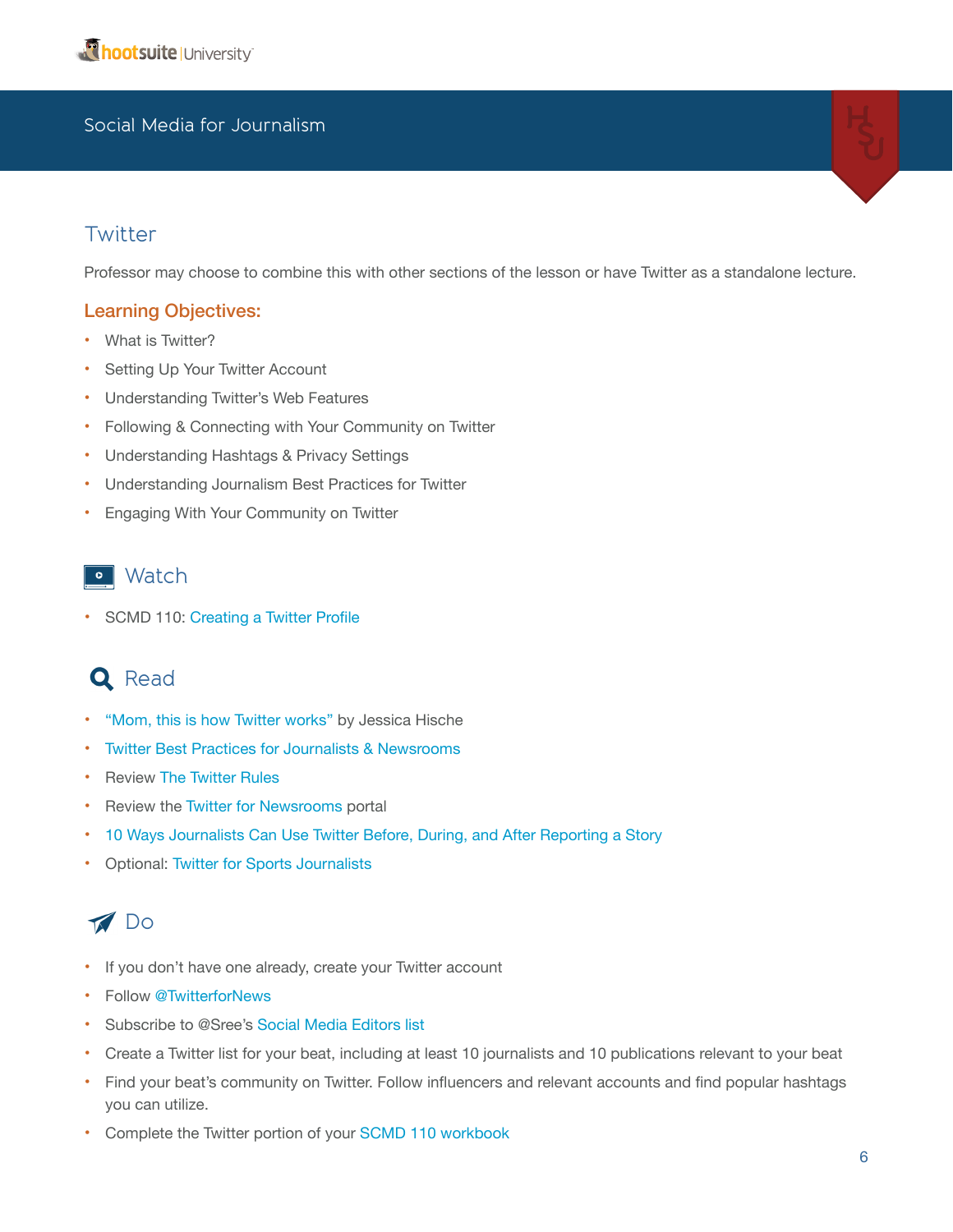### Google+

It's recommended that Google+ is combined with another section in this lesson, such as Tumblr.

#### Learning Objectives:

- What is Google+?
- Creating and Customizing Your Google+ Profile
- Understanding Google+ Features
- How to Grow Your Audience Using Google+
- Creating and Using Google+ Circles

### **o** Watch

• SCMD 110: [Creating a Google+ Page](http://learn.hootsuite.com/student.php?ctg=content&view_unit=86)

# **Q** Read

- [How Journalists are Using Google+](http://readwrite.com/2012/09/26/how-journalists-are-using-google#awesm=~obMC0RUxBzosob)
- Review [recommended journalists on Google+](http://www.recommendedusers.com/journalists/)

# **M** Do

- Create your Google+ profile. You will want to ensure you create a profile and not a page because your G+ profile will be one of your top Google search results.
- Create two circles for your beat: one for other journalists and another circle of influencers or prominent people in your beat.
- Complete the Google+ portion of your [SCMD 110 workbook](http://learn.hootsuite.com/download.php?id=6461)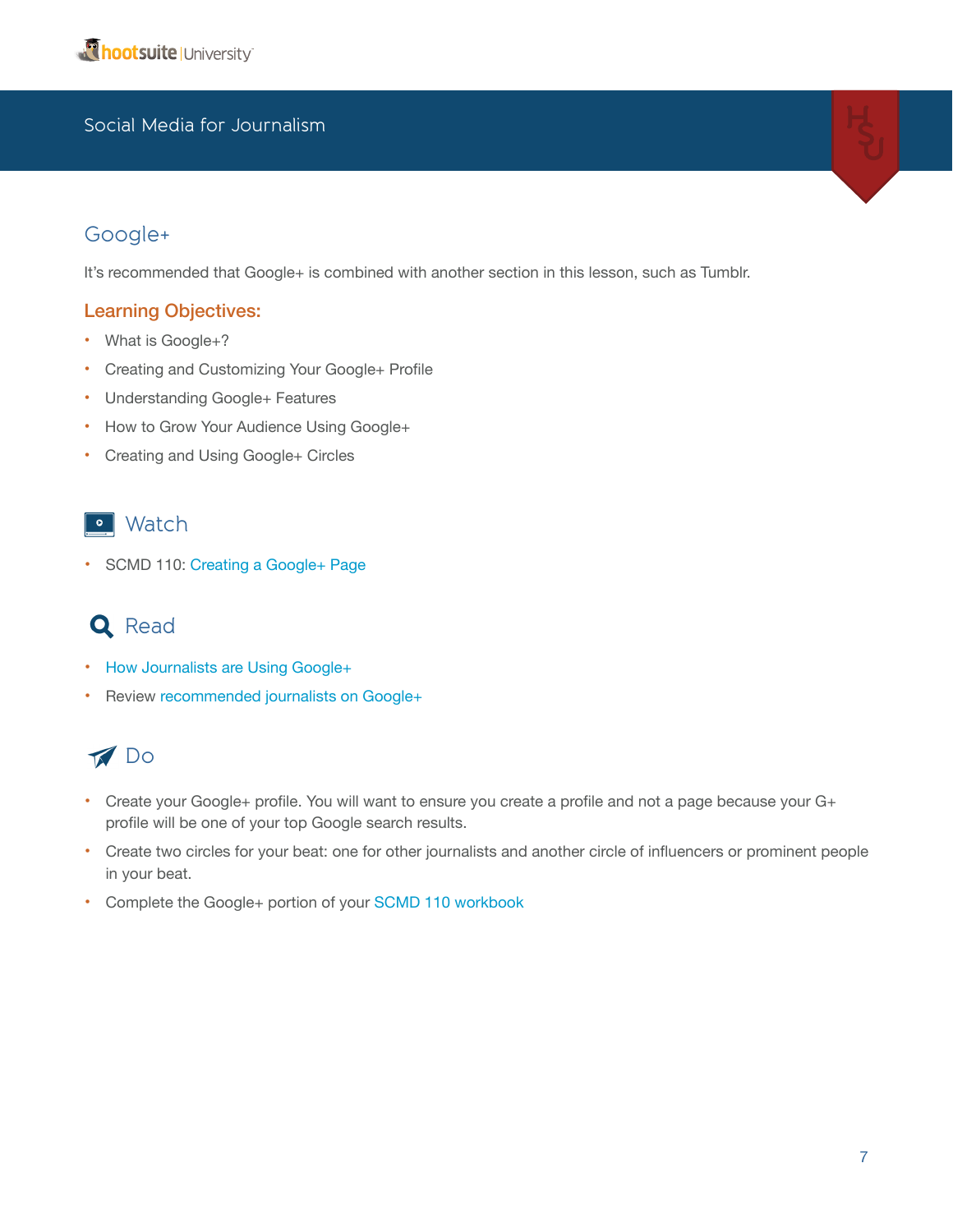### Tumblr

It's recommended that Tumblr is combined with another section in this lesson, such as Google+.

#### Learning Objectives:

- What is Tumblr?
- Understand How Tumblr is Similar and Different from Other Blogging Platforms
- Understand How News Organizations Are Using Tumblr
- Create and Customize a Tumblr blog
- Publish Content to Tumblr

### • Watch

- Lecture Series: [How the Best Brands Tell Stories Using Tumblr with Ari Levine](http://learn.hootsuite.com/student.php?view_unit=114)
- NPR: [Melody Kramer of Fresh Air on the Digital Life of Shows](http://vimeo.com/43220162) (from 16min 27min)

# **Q** Read

- [Unwrapping Tumblr for Journalists,](http://www.slideshare.net/myklnovak/unwrapping-tumblr-for-journalists) Mykl Novak
- [A Journalist's Guide to Using Tumblr,](http://www.poynter.org/how-tos/214081/a-journalists-guide-to-using-tumblr/) Poynter
- [How Some News Orgs Use Tumblr](http://www.poynter.org/how-tos/digital-strategies/213972/how-some-news-orgs-use-tumblr/), Poynter

### **M** Do

- Create a Tumblr blog for your beat. You can customize your blog from a variety of free themes available from Tumblr.
- Once you have created your blog, tweet the URL with the class hashtag. Using the hashtag, find your classmates' blogs and follow them.
- Follow [Newsweek,](http://newsweek.tumblr.com/) [The Atlantic](http://atlantic.tumblr.com), and [Anthony de Rosa](http://soupsoup.tumblr.com/) on Tumblr
- Find and follow other Tumblr accounts relevant to your beat, be it personalities, publications, organizations, governments, etc.
- Explore Tumblr's [featured tags](http://www.tumblr.com/explore), and research which tags are most popular for your beat.
- **Note:** You can only follow blogs from a primary Tumblr account. If you have an existing Tumblr account you can easily create a secondary blog, but note that you will only be able to follow, like, and reply to posts using your primary Tumblr account (which would be your personal). Students can choose whether they want to create a secondary blog under their personal profile or create an entirely new account.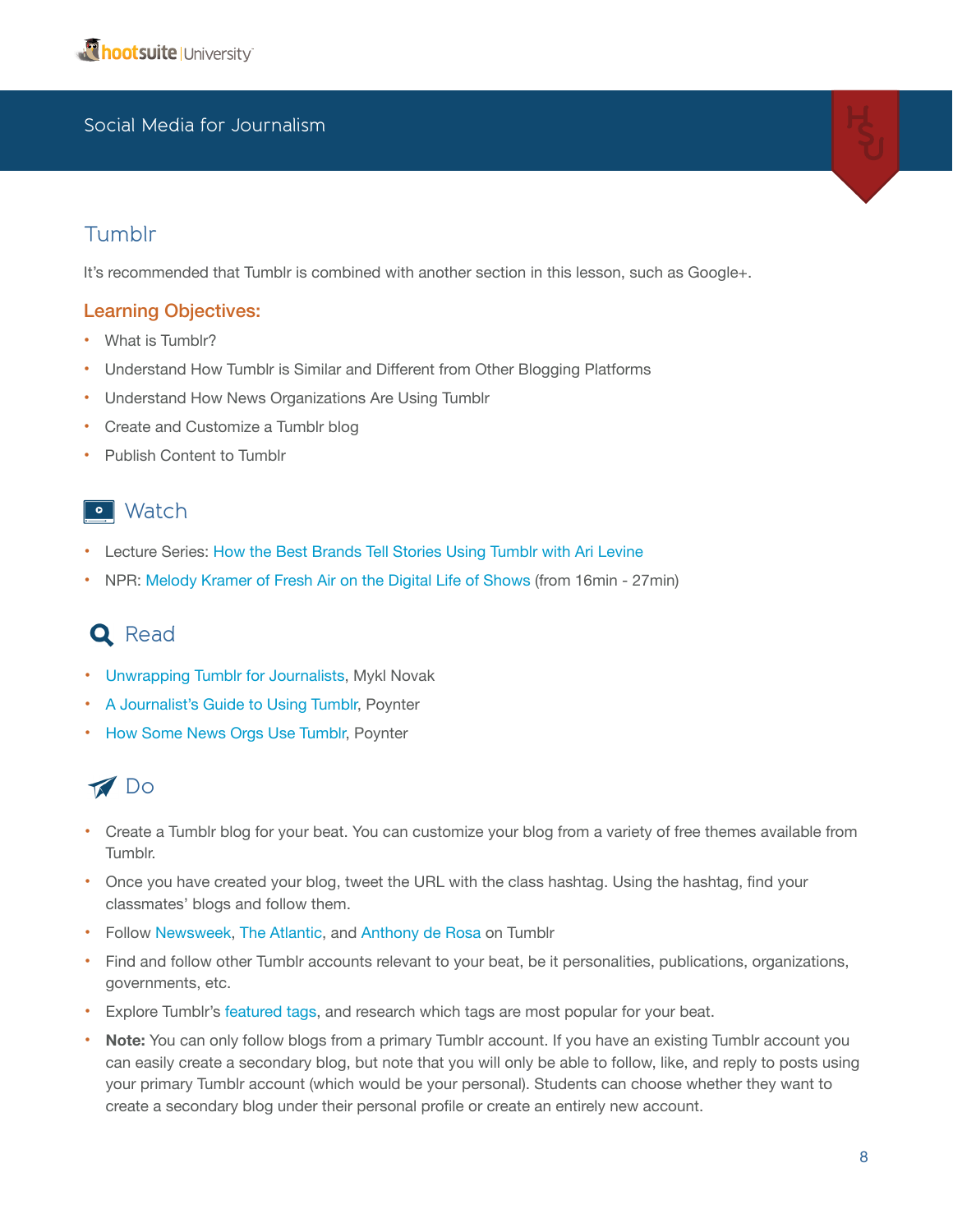

#### Project Assignment:

Now that you have a working knowledge of how to create and maintain a social media presence on Facebook, Twitter, Google+, and Tumblr, it's time to get started with your class project. Write your first blog post, publish it to Tumblr using appropriate post tags, and promote it on Facebook, Twitter, and Google+ using best practices gleaned from reviewing assigned material.

# **Lesson: Personal Branding & Social Media Etiquette**

Understanding how to communicate with social media is key to your success in today's digital landscape. In this lesson, you'll learn the guidelines and best practices around social media etiquette as well as the nuances of specific social networks to help you communicate effectively online.

It's important for journalists to have a consistent personal brand and professional online presence to help you find stories and sources, report breaking news, and drive readership to your stories.

#### Lesson Objectives:

- Understand the Fundamental Dos & Don'ts of Social Media
- Understand Why Social Media Etiquette is Important
- How To Build A Network of Connections That Reflects You
- How To Disclose Bias and Represent Yourself Accurately
- Understand the Nuanced Etiquette for Twitter, Facebook, and LinkedIn
- Create a Consistent Personal Brand Online

### • Watch

- SCMD 115: [The Dos & Don'ts of Social Media Etiquette](http://learn.hootsuite.com/student.php?ctg=content&view_unit=132)
- HOOT 100, 105, 110: [Getting Started With HootSuite](http://learn.hootsuite.com/student.php?ctg=content&view_unit=122)

### **Q** Read

- [Personal Branding Helps Journalists, Media Professionals Stand Out](http://www.dnainfo.com/new-york/20100308/manhattan/personal-branding-helps-journalists-media-professionals-stand-out)
- [5 Ways to Avoid Sabotaging Your Personal Brand Online](http://mashable.com/2010/02/11/avoid-sabotage-personal-brand/)
- [Why Profile Photos Matter Is Yours Appropriate?](http://www.dnainfo.com/new-york/20100412/morningside-heights/why-profile-photos-matter-mdash-is-yours-appropriate)
- [Reuters Editor Discusses Social Media Etiquette for Professionals](http://www.businessinsider.com/reuters-editor-reveals-future-of-social-2012-9?op=1#ixzz2ZHacRCOu)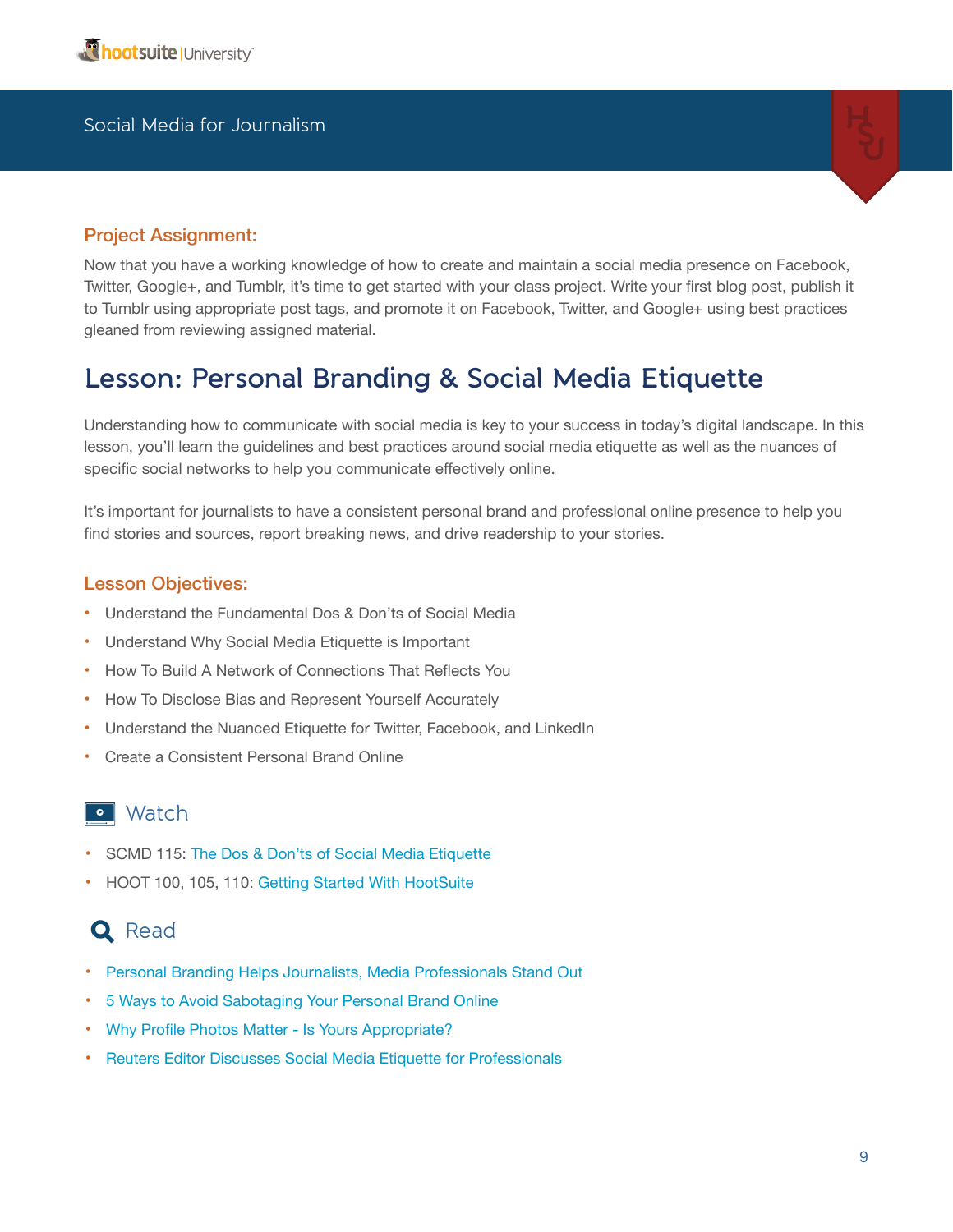

# **Do**

- Complete your [SCMD 115 worksheet](http://learn.hootsuite.com/download.php?id=5632) & pass the [SCMD 115 exam](http://learn.hootsuite.com/student.php?ctg=content&view_unit=135)
- Review @Sree's [Effective Twitter Bios Twitter list](https://twitter.com/sree/effective-twitter-bios/members). Is yours working for you?
- Get started with your HootSuite dashboard by adding social networks and following the steps [outlined in your](http://learn.hootsuite.com/download.php?id=5914)  [course workbook](http://learn.hootsuite.com/download.php?id=5914)

#### Project Assignment:

Now that you understand why personal branding and social media etiquette is important, it's time to take an audit of your existing profiles: is there a consistent branding scheme (color/cover photo/avatar)? Based on what you've learned, update your pages on Twitter, Facebook, Google+, and Tumblr.

Create a personal website of all your social media profiles to show off your personal brand using [Flavors.me](http://flavors.me) or About.me and tweet your URL using the class hashtag. You should update this site as the class progresses and you add more social profiles.

# **Lesson: Social Media Tools & Applications**

Social media and reporting are both on-the-go activities, and with the rise in mobile readership it's important to understand what tools you can use to help you with real-time reporting. With effective listening, newsrooms can track real-time, trending conversations on social channels to understand how their audience is interacting with content.

However, it can be difficult to manage multiple social profiles, networks, and accounts as new ones spring forward all the time. Organizing your social media and conversations is important so you can then add opinion and provide engaging content in the form of a story.

#### Lesson Objectives:

- How to Track the Success of a Story From Tweet to Pageview
- How to Measure Site Traffic Using Google Analytics
- Understand Why Social Media Management Tools Are Important
- Understand the Mobile App Landscape

### • Watch

- [End to End ROI Tracking with HootSuite & Google Analytics](http://socialbusiness.hootsuite.com/thank-you-webinar-end-to-end-roi.html?aliId=2774826)
- HOOT 120, 130, 140: [Getting Started With HootSuite](http://learn.hootsuite.com/student.php?ctg=content&view_unit=122)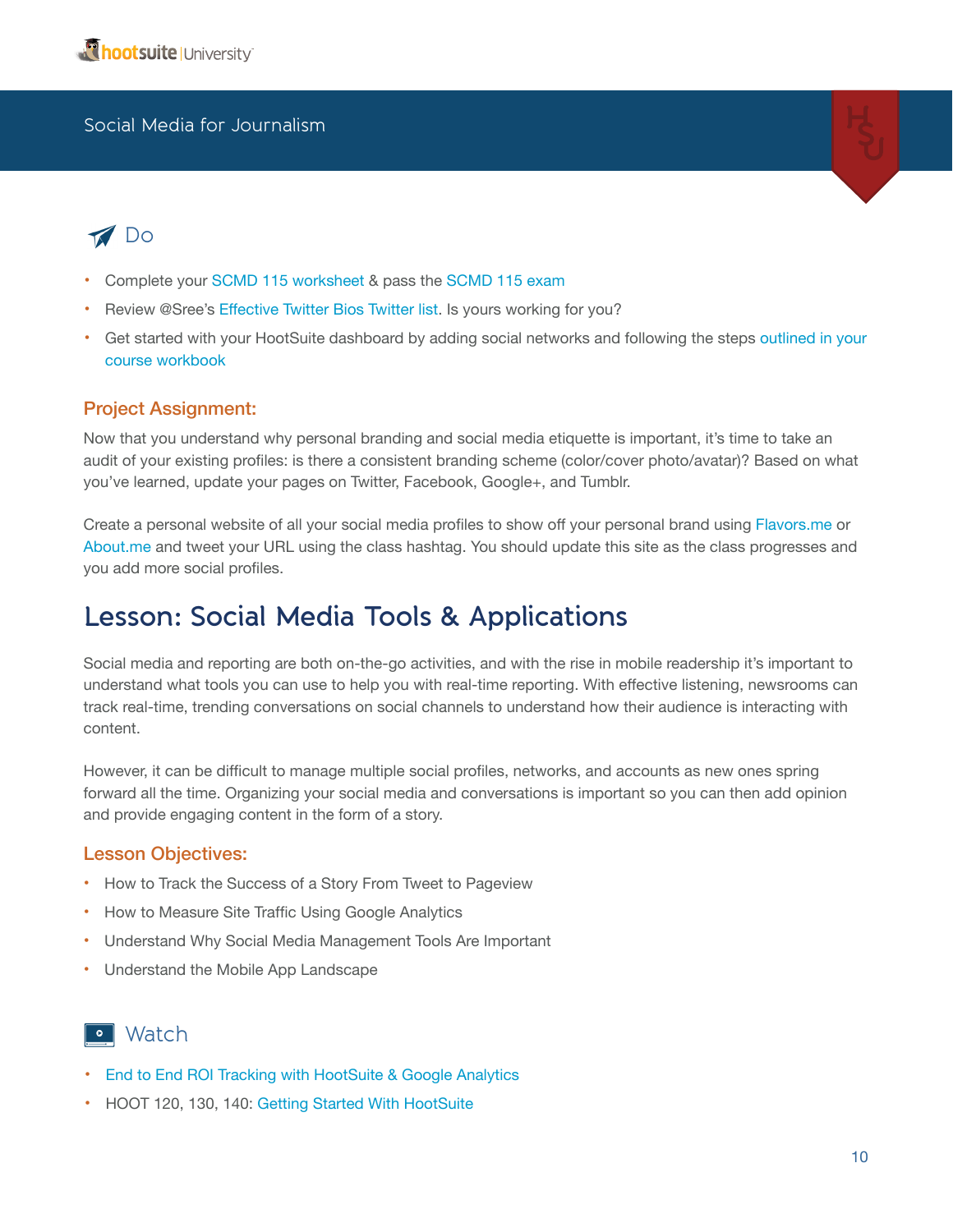# **Q** Read

- [3 Ways Social Media Command Centers Improve Newsrooms](http://socialbusiness.hootsuite.com/thank-you-whitepaper-3-ways-social-media-command-centers-improve-newsrooms.html?aliId=2774816)
- [Using Google Analytics & Tumblr](http://www.tumblr.com/docs/en/google_analytics)
- [Report: News "more mobile, more social, more real-time"](http://ijnet.org/blog/report-news-more-mobile-more-social-more-real-time)
- [How Vine is Changing the Face of Online Journalism](http://socialmediatoday.com/danejohncobain/1451086/how-vine-changing-face-online-journalism)
- [What Works for News Orgs on Foursquare?](http://www.niemanlab.org/2011/04/what-works-for-news-orgs-on-foursquare-opinion-reviews-evergreens-but-maybe-not-the-news/)
- [Disqus Comments on NPR](http://www.npr.org/blogs/inside/2012/09/19/161350609/and-we-are-live-new-comments-on-npr-org)

### **M** Do

- Create your profile on Muckrack.com and spend some time using the platform, connecting with your beat, and seeing what journalists are talking about.
- Create a [Disqus](http://disqus.com) account, [install it on your Tumblr](http://disqus.com/admin/tumblr/), and enable comments for your readers.
- Complete the appropriate sections [in your coursebook](http://learn.hootsuite.com/download.php?id=5914)

#### Project Assignment:

Create a Google Analytics account and start tracking your Tumblr blog! Apply the best practices you learned from the Google Analytics webinar and track how much traffic each of your social media posts is generating. Based on your analytics in the coming weeks, make adjustments to your social media messages and experiment with different ways of driving traffic, and include these strategies your final report.

If you have a smartphone, research apps that will be helpful to your reporting, download them, and start experimenting with using them for your reporting. Some inspiration: Soundcloud to record and share interviews, Evernote to record notes/audio/articles, Dropbox to quickly share files, IFTTT to set up news alerts, Vine for onlocation video, etc. If you choose, you can post your experiences or the media you created to your blog.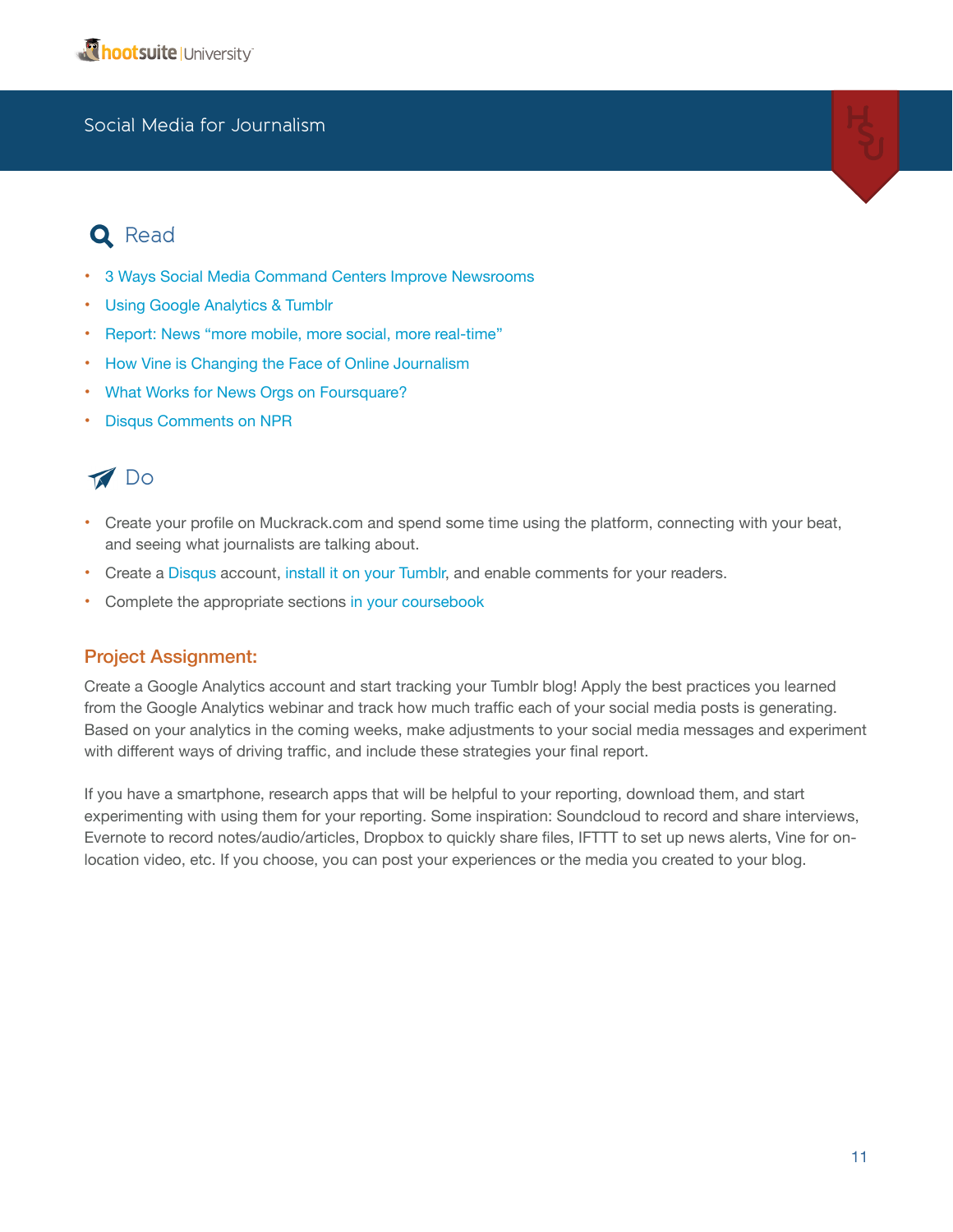

# **Lesson: Social Media & Breaking News**

In a world where everything is real time, Twitter has been key in reporting breaking news for everything from the Arab Spring to the Miracle on the Hudson crash landing. Reddit has also become a forum for citizen journalism, help, and support during tragedies like the Aurora shooting or Boston bombing. This lesson will prepare students with best practices for reporting live over social media.

#### Lesson Objectives:

- Understand the Role that Social Media Plays with Breaking News
- Understand Common Mistakes Used when Reporting Breaking News
- How To Verify Information During Breaking News
- How To Curate Content from Multiple Sources Over Social Media
- How To Live Tweet an Event and Report With Integrity
- How To Create a Storify Using Multimedia from Citizens and Journalists

### • Watch

- [Social Media vs CNN in Breaking News](http://www.youtube.com/watch?v=5CgxorYg4Z0&feature=youtu.be) (up to 30 minute mark)
- HOOT 200-240: [Advanced Tactics with HootSuite Pro](http://learn.hootsuite.com/student.php?ctg=content&view_unit=123)

# Q Read

- [Social Media Editor Role Expands To Include Fighting Misinformation During Breaking News](http://www.poynter.org/latest-news/making-sense-of-news/144848/social-media-editor-role-expands-to-include-fighting-misinformation-during-breaking-news/)
- [Conflicting Reports of Giffords' Death Were Understandable, but not Excusable](http://www.poynter.org/latest-news/top-stories/113876/conflicting-reports-of-giffords-death-were-understandable-but-not-excusable/)
- [A Journalist's Quick Guide to Reddit](http://www.poynter.org/latest-news/top-stories/187078/a-journalists-quick-guide-to-reddit-the-next-thing-you-have-to-learn/)
- [Reddit is Far Greater Than The Future of Journalism](http://www.dailydot.com/society/reddit-far-greater-future-social-journalism/)
- **Tips for Live Tweeting an Event**
- [Aggregation Guidelines: Link, Attribute, Add Value](http://stevebuttry.wordpress.com/2012/05/16/aggregation-guidelines-link-attribute-add-value/)
- [The Update Guide to Storify for Journalists](http://storify.com/kellyfincham/the-updated-guide-to-storify-for-journalists)



• Complete your [coursebook](http://learn.hootsuite.com/student.php?ctg=content&view_unit=33) & pass the [HootSuite Certification exam](http://learn.hootsuite.com/student.php?ctg=content&view_unit=33)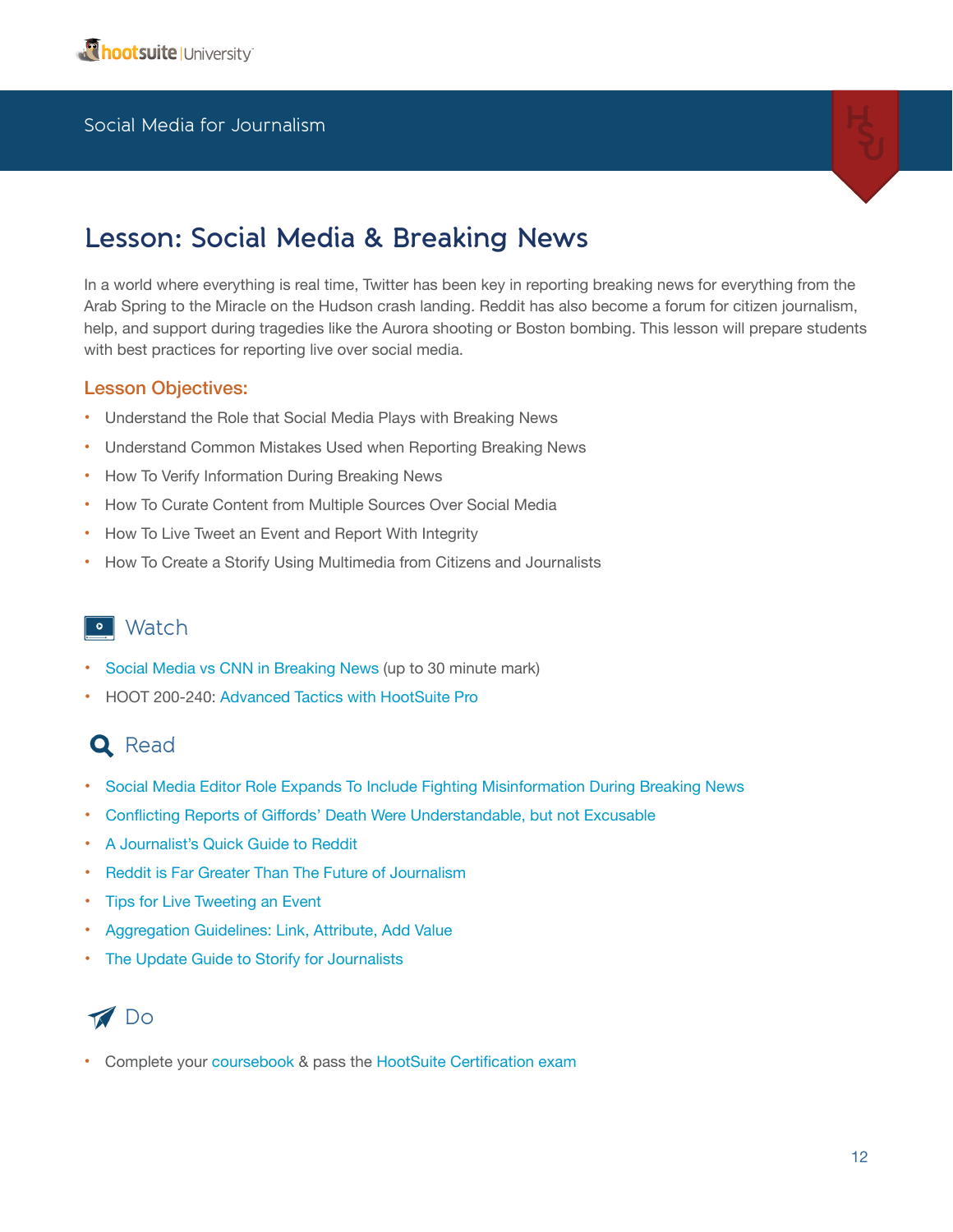

#### Project Assignment:

Research upcoming events for your beat and select one to attend in the coming weeks, either virtually or in person. Live-tweet the event using appropriate hashtags and best practices based on what you have learned in class and in readings. Create [a Storify,](http://storify.com) share it to your social media accounts, and include it in one of your blog posts, along with a brief summary of the event you covered (tip: You can add the Storify plug-in to HootSuite's to make creating a Storify easier using one of your search streams).

### **Lesson: Social Networks, Part 2**

Students will learn the fundamentals of creating and managing social presences on LinkedIn, Instagram, and Youtube, and how journalists are using these networks. The material provided in this lesson is intended to give students the tactical knowledge of how to use these social networks, it is recommended that class time be used to cover the ideas, theory, or application of these networks.

#### Lesson Objectives:

- Create and Maintain a Professional Presence on LinkedIn
- Understand How To Incorporate Multimedia Into Reporting
- Understand How YouTube and Instagram Can Be Used in Journalism

### LinkedIn, Instagram, & YouTube

### **o** Watch

- SCMD 110: [Creating a LinkedIn Profile](http://learn.hootsuite.com/student.php?ctg=content&view_unit=86)
- Lecture Series: How to Strategically Grow Your LinkedIn Network with John Hill
- Lecture Series: [Building a Powerful Community on YouTube with Ryan Nugent](http://learn.hootsuite.com/student.php?ctg=content&view_unit=115)

### **Q** Read

- 10 LinkedIn Tips for Journalists
- [How Journalists Are Using Instagram](http://readwrite.com/2012/09/24/how-journalists-are-using-instagram#awesm=~obNjj7T5ipLBu8)
- [Photojournalists Debate Ethics of Instagram, Hipstamatic](http://www.poynter.org/latest-news/mediawire/164908/photojournalists-debate-ethics-of-instagram-hipstamatic/)
- [Instagram Video Highlights: News](http://instagram-business.tumblr.com/post/53940884090/video-highlights-news-theres-no-shortage-of)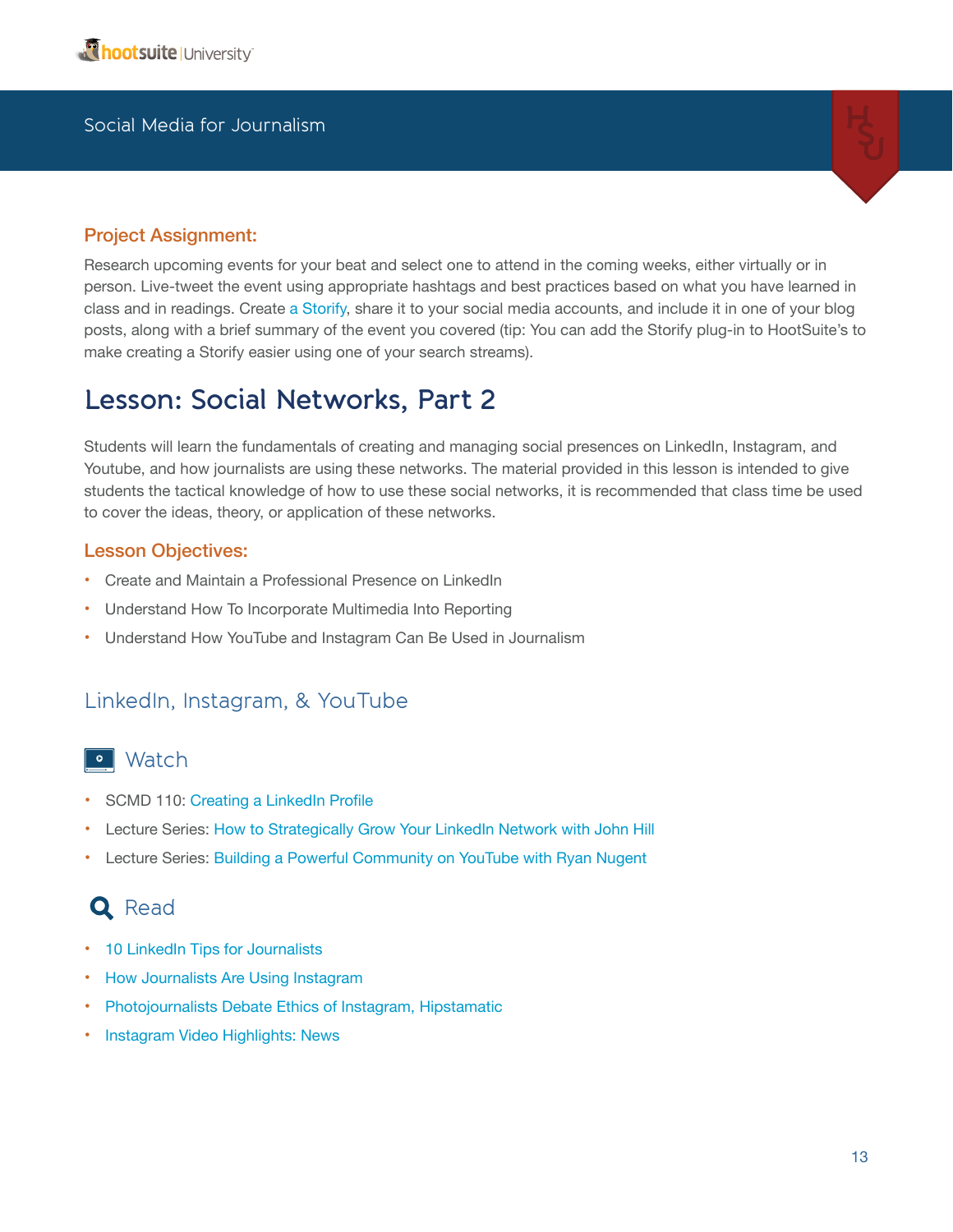# **Do**

- Complete your [SCMD 110 workbook](http://learn.hootsuite.com/download.php?id=6461) by filling out the LinkedIn section
- Take the SCMD 110 Exam
- Create/update your LinkedIn profile based on the best practices you learned, link it to your About.me or Flavors.me profile, and add it to your HootSuite dashboard
- If applicable, add any Instagram or Youtube accounts to HootSuite via their App Directory

#### Project Assignment:

For this week's blog post, follow a recent story for your beat and write your post incorporating citizen journalism from YouTube and Instagram. Search for your beats' influencers and publications on Instagram or YouTube and follow them (tip: you can set up streams in HootSuite to monitor tags and feeds alongside your other social media accounts).

# **Lesson: Engaging on Social Media**

Using social media to drive traffic to your stories, find sources, and follow news is important to your success as a journalist. But social media also provides an opportunity to engage with the community involved in your beat, which can be a great way to build relationships with key influencers and make you a trusted sources of news.

#### Lesson objectives:

- How To Engage With Your Community Over Facebook
- Understand Social Media Best Practices for Engaging With Your Twitter Followers
- Understand Why It's Important for News Organizations to Build Community

### • Watch

- Lecture Series: [Facebook Brand Pages: Rules of Engagement with Jason Li](http://learn.hootsuite.com/student.php?ctg=content&view_unit=129)
- Lecture Series: [Tactical Tips & Tricks for Social Media Success with Josh Ochs](http://learn.hootsuite.com/student.php?ctg=content&view_unit=71)

### **Q** Read

- [The Importance of Engagement](http://paidcontent.org/2010/05/01/419-nyts-nisenholtzs-speech-the-importance-of-engagement/)
- [Measuring Community Engagement: A Case Study from Chicago Public Media](http://rjionline.org/blog/measuring-community-engagement-case-study-chicago-public-media)
- [What "Engagement" Means to The Guardian's Meg Pickard](http://joymayer.com/2010/12/01/what-engagement-means-to-the-guardians-meg-pickard/)
- [13 Ways to Make Something Go Viral](http://www.facebookstories.com/stories/1942/essay-13-ways-to-make-something-go-viral)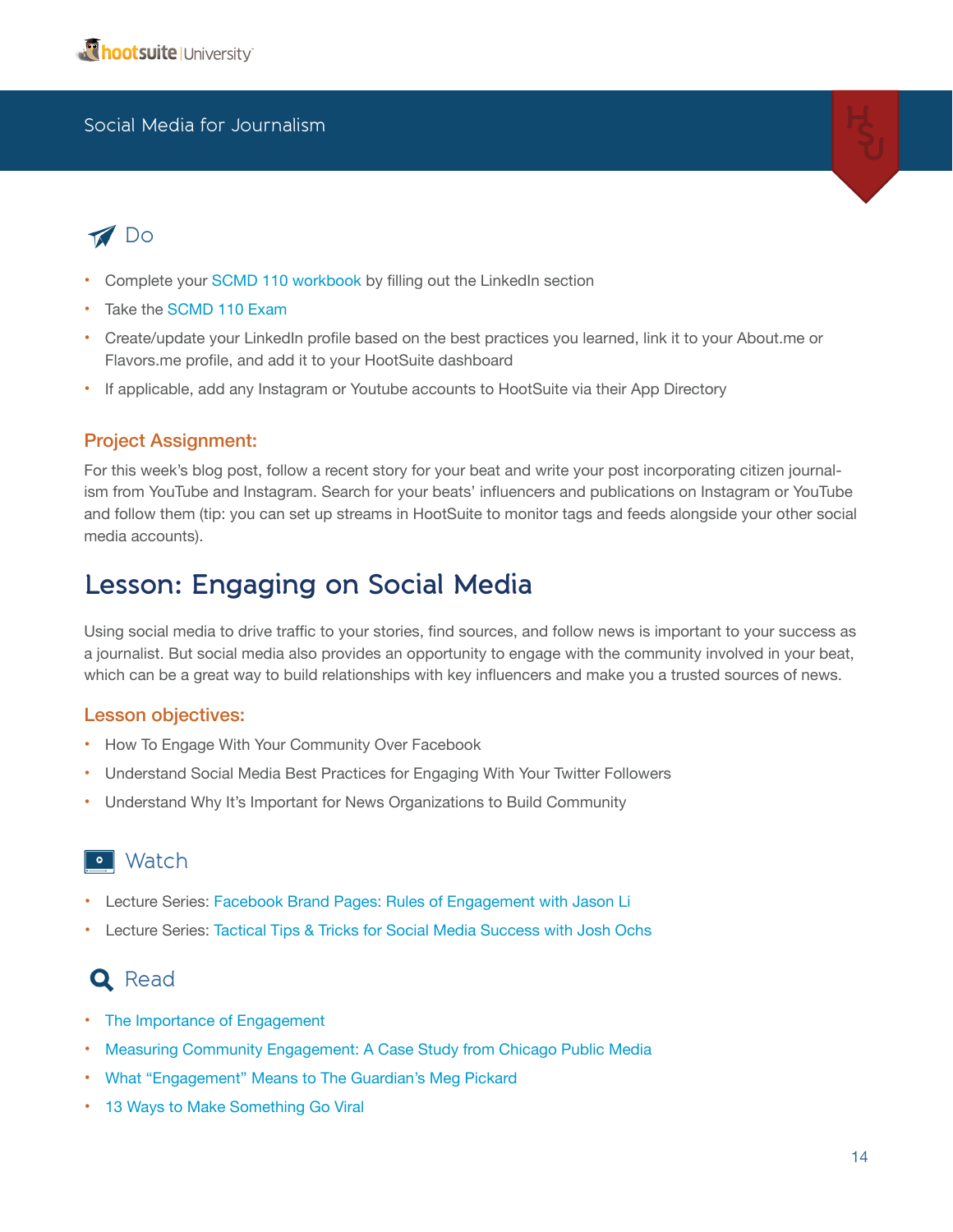

# **Do**

• Start applying the best practices you learned to your social media activity this week. Did you notice an increase in comments, retweets, or mentions?

#### Project Assignment:

Apply these best practices when promoting your blog post this week. Try to choose a topic that would best engage your community with the goal of creating conversation and having readers engage with your content through comments and shares. Include the result and reaction in your final project report.

# **Lesson: Social Media Analytics & Proving ROI**

Einstein famously said "not everything that counts can be counted, and not everything that can be counted counts." Social media is no different, and with a lot of data to sort through, how do you know what you should be paying attention to and what you can discard? This lesson is an introduction to social media analytics to help you find out what it's important to track in your journalism career.

#### Lesson Objectives:

- Understand Basic Analytics Modules
- Create a Social Media Analytics Report Using HootSuite
- Compare Social Media Analytics with Site Traffic Using Google Analytics

### • Watch

• Lecture Series: [The Science of Social Media with Dan Zarrella](http://learn.hootsuite.com/student.php?ctg=content&view_unit=65) 

# **Q** Read

- [Social Media Metrics That Matter](http://socialmediatoday.com/karen-cabochan/1248051/social-media-metrics-matter)
- [Metrics, Metrics, Everywhere: How Do We Measure The Impact of Journalism?](http://www.niemanlab.org/2012/08/metrics-metrics-everywhere-how-do-we-measure-the-impact-of-journalism/)
- [The Journalist's Guide to Analytics](http://www.mediabistro.com/10000words/the-journalists-guide-to-analytics_b875)

# **M** Do

• Create a custom report for your blog and social media accounts using HootSuite's analytics modules.